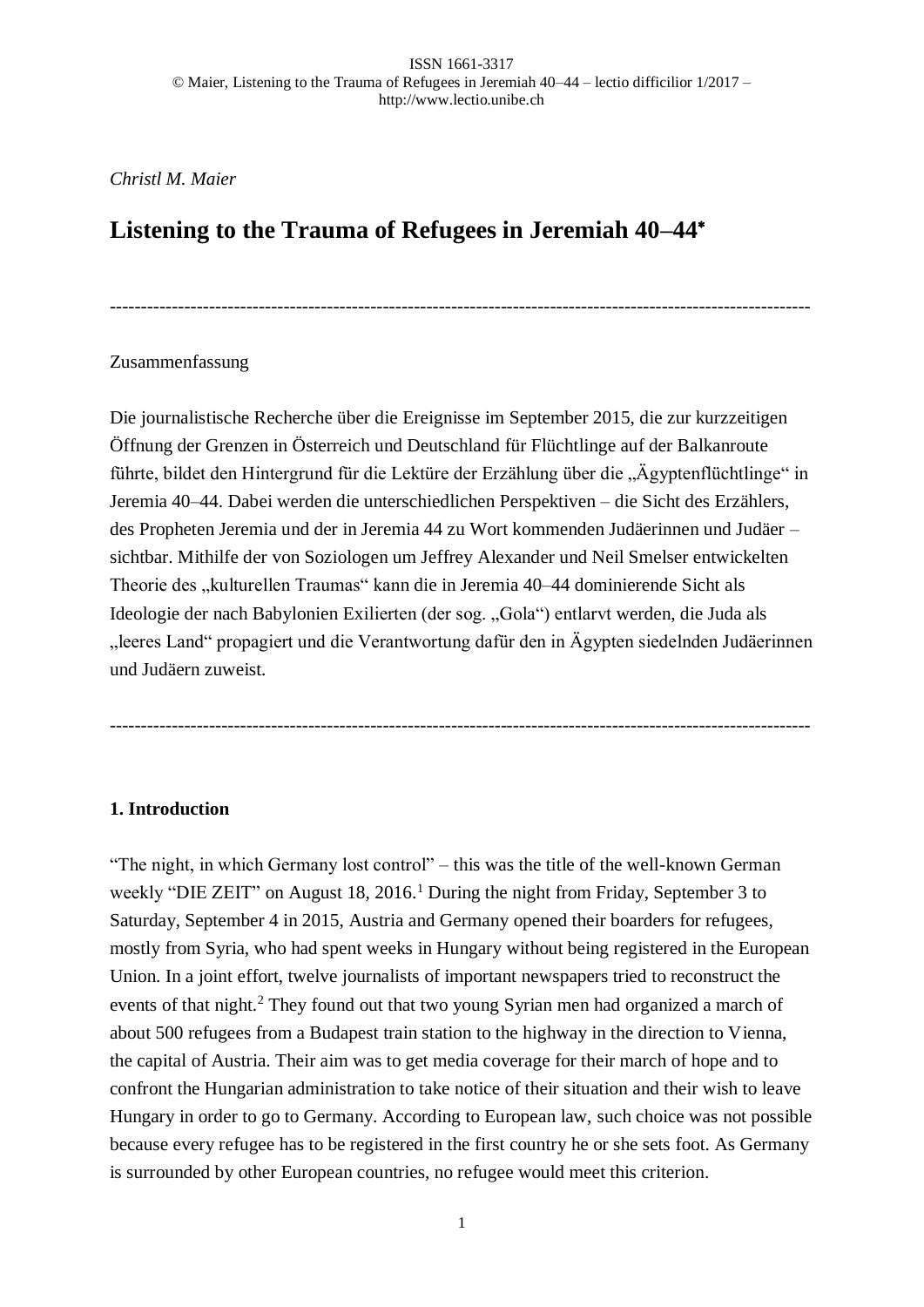And, even if any of the refugees would reach Germany, according to the so-called Dublin procedure, they would be sent back to the country they entered first. The Hungarian Prime Minister, Victor Orbán, who had prided himself with building a fence around his country, took this unexpected opportunity and let these people go, in order to put political pressure on Austria and Germany and make them accept some of the refugees stranded in Hungary. He informed the Austrian Chancellor, Werner Faymann, and the German Chancellor, Angela Merkel, through diplomatic channels and organized buses that would take the marching people to the Austrian border. During this night, a series of phone calls, text messages and conferences of staff and emergency units ensued and under this pressure, Merkel decided to open the German-Austrian border for these refugees. What the politicians and officials feared most was media coverage of police stopping desperate refugees, images of tear gas and water guns, of violence against helpless men and their families. Once the border was open, the news spread fast through social media so that even more people in Syria, Turkey and Greece set out to reach the inner states of the European Union. Even before this weekend, there was an official twitter tweet of the German Federal Agency of Migration and Refugees, saying, "Germany currently does not pursue the Dublin procedure with regard to Syrian citizens."<sup>3</sup> This statement, the subsequent rumors and the news about the opening of the border eventually led to the arrival of over a million refugees in Germany in 2015 – even people from Afghanistan, Iraq, and Northern African countries took this chance by marching through the Balkans. Arriving in large numbers, not all refugees could be registered upon entering and a lot of them disappeared and now live illegally in Germany or other countries of the European Union. What first appeared as a humanitarian act of compassion by Merkel – well applauded from various sides – caused political turmoil in Germany, among them personal ruptures in the leading conservative party. There were fierce debates between those willing to welcome the refugees and those threatened by their numbers, and an iridescent right-wing party whose supporters organized marches against the politics of welcome. Whereas thousands of Germans of all ages volunteered in camps and schools to take care of the refugees, others joined the opponents, and a few even set fire on refugee homes. I would say that the German administration soon regained control and quite effectively administered the refugees, especially since after the closure of the external European frontier there were hardly any new arrivals. Yet, the political situation has changed and the debate about German identity, values, and culture will go on for years.

Why do I tell this story? Firstly, because it reads like an Exodus story: two young men decide to start marching with a crowd of desperate refugees to the country of their hope and despite all odds and against all legal provisions, they reach this land.<sup>4</sup> Secondly, this story of determined refugees has a parallel in the story of Judeans setting out to Egypt in Jeremiah 40– 44. Both stories narrate situations after or during war where some people flee to a foreign land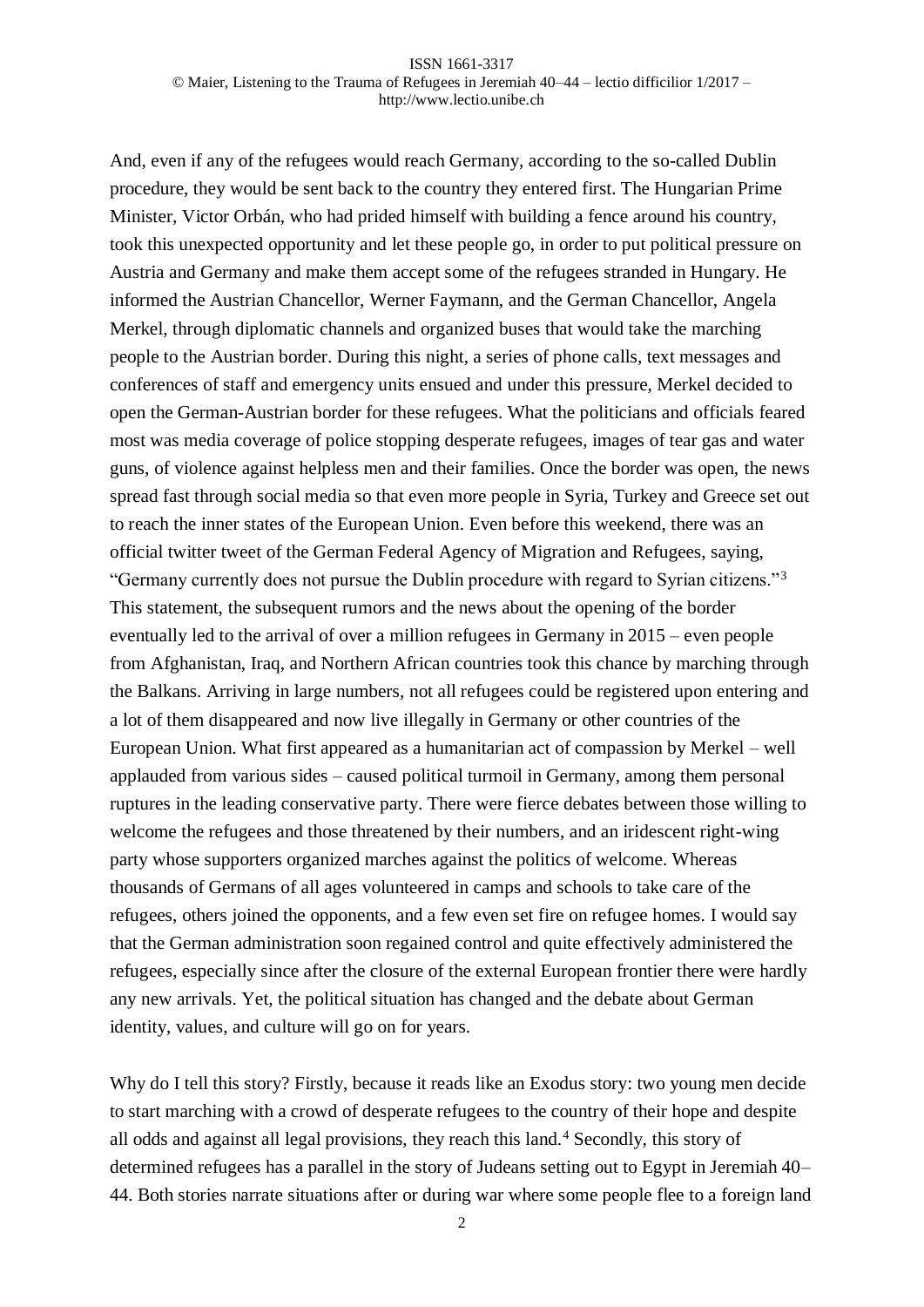out of fear for their life and because they see no future for themselves in their country of origin.

## **2. Exodus to Egypt – A Story about Refugees in Jeremiah 40–44**

The story in Jeremiah 40–44 can be summarized as follows: After the Babylonians have conquered and sacked Jerusalem, they choose for their administrative center the town of Mizpah north of Jerusalem, which has not been destroyed. They appoint a certain Gedaliah, grandson of Shaphan from an influential Judean family, as their governor (40:5). Many survivors, among them some military officers, assemble in Mizpah seeking protection and food. Yet there is rumor that one officer, a certain Ishmael of royal descent would attempt to assassinate Gedaliah – probably due to a fierce strife between two groups of royal officials about politics in the days before Jerusalem fell. Gedaliah does not listen to the rumor and even invites Ishmael and ten of his men to dine with him. At this occasion, Ishmael murders Gedaliah and causes carnage among 80 pilgrims who happen to pass by. Afterwards, Ishmael takes many Judeans hostage (41:1–10). Another former military officer, Johanan and his men, however, pursue Ishmael, who is able to escape to the Ammonites, while the hostages are freed (41:11–15). Now these Judeans fear Babylonian retaliation for the killing of their governor. Jeremiah, who is among the group, however, comes up with a striking choice: If they decide to stay in Judah, God will build them up and the Babylonian king will be merciful. If they decide to go to Egypt, they will die by the sword, by famine and pestilence (42:22, cf. 42:16–17). Yet, Johanan and his men do not believe Jeremiah. They set out to Egypt, and take all the Judeans, even Jeremiah and Baruch, with them (43:5–7). After arriving in Tahpanhes, a town in the Eastern Nile Delta, Jeremiah announces through a symbolic performance that Nebuchadnezzar will come and subdue them again (43:8–13). Finally, Jeremiah 44 records the poisoned dialogue between Jeremiah and the Judeans who live in Egypt about the reasons of their current calamity. In this dialogue, their controversial positions clash. While the Judeans argue that they suffer this fate due to neglect of a goddess called "Queen of Heaven," Jeremiah accuses them of idolatry and abandonment of YHWH, the god of Israel.

Obviously, both stories of refugees, past and present, include situations that may have traumatic effects on people. If one would ask any of the groups involved, they would tell the story differently, namely out of their own perspective. In this essay, I will read the story in Jeremiah 40–44 against the background of the contemporary refugee story by using a concept developed within the novel field of trauma studies. So far, only a few exegetes have used trauma studies as a foil to interpret biblical texts.<sup>5</sup> Yet, their results are highly promising in that they offer a way to interpret the complex and often conflicting prophetic discourse in the

3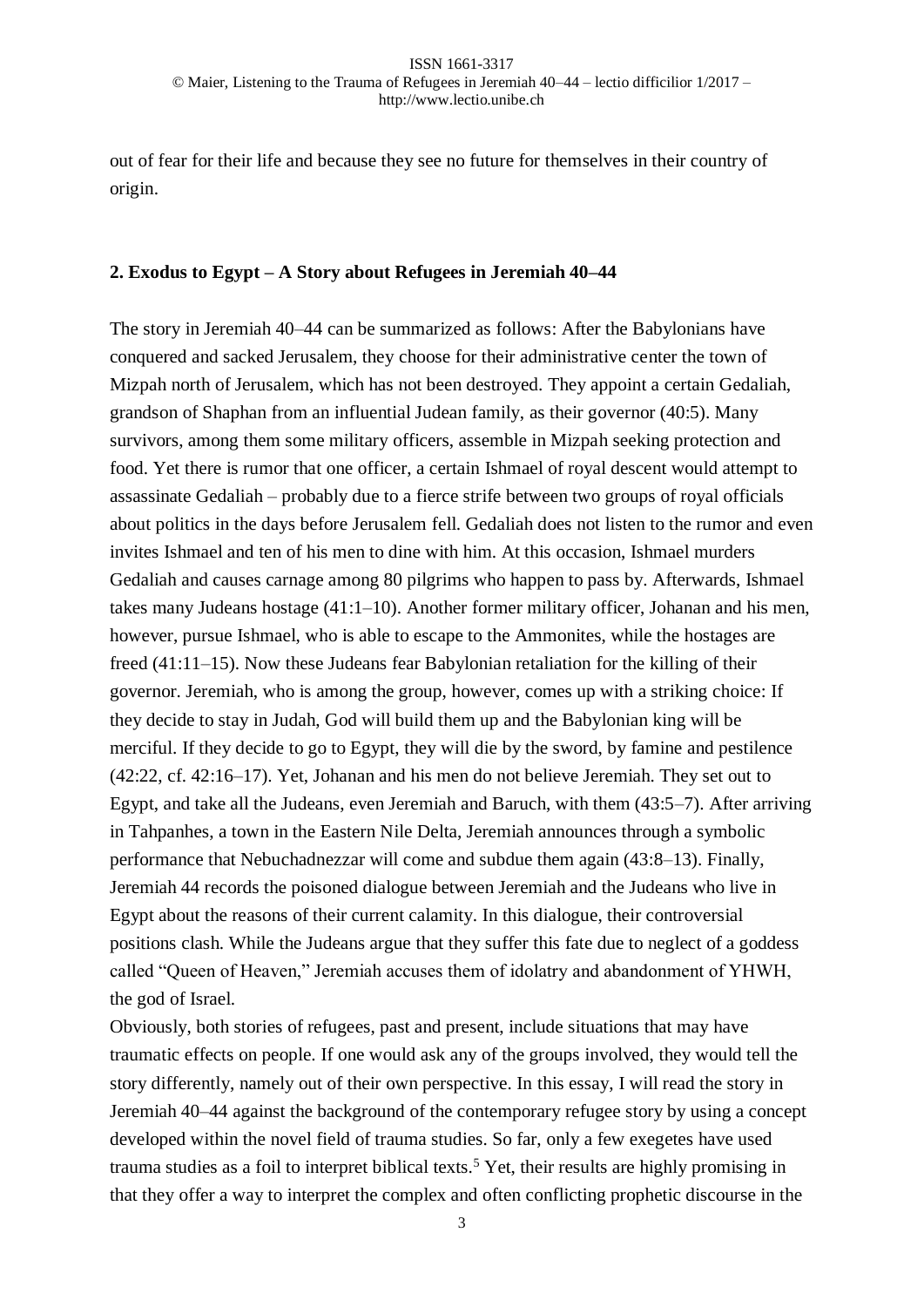books of Jeremiah and Ezekiel from an ideological-critical perspective.<sup>6</sup> For instance, this lens helps postmodern readers to contextualize the imagery of disorder and shattered beliefs in the book of Jeremiah and to sense its significance for ancient readers. In an effort to reveal the suppressed and "muted" voices of those Judeans who ended up in Egypt in Jeremiah 44, my reading accords with feminist interpretations of this chapter.<sup>7</sup>

#### **3. The Theory of Cultural Trauma as Heuristic Tool**

In this essay, I will focus on the way trauma is remembered collectively by using the functional definition of an international group of sociologists around Jeffrey Alexander and Neil Smelser who developed a theory of cultural trauma.<sup>8</sup> According to Alexander, Smelser and others, "[c]ultural trauma occurs when members of a collectivity feel they have been subjected to a horrendous event that leaves indelible marks upon their group consciousness, marking their memories forever and changing their future identity in fundamental and irrevocable ways."<sup>9</sup> Studying the long-term social effects of slavery in the United States, the Holocaust, and postcommunist societies, these sociologists argue that "[t]rauma is not something naturally existing; it is something constructed by society."<sup>10</sup> By constructing cultural trauma, societies "not only cognitively identify the existence and source of human suffering but 'take on board' some significant responsibility for it."<sup>11</sup> This is not to say that cultural traumas are not real or unrelated to experience. Alexander solely adopts a constructivist position and uses Durkheim's concept of "religious imagination" as intrinsic to any process of representation: Such imagination "seizes upon inchoate experience from life, and forms, through association, condensation, and aesthetic creation, into some specific shape."<sup>12</sup> Alexander describes the phases of the social process of cultural trauma as follows. For traumas to emerge at the level of the collectivity there is a claim of social agents, socalled carrier groups (a term of Max Weber) who articulate "a fundamental injury, an exclamation of the terrifying profanation of some sacred value, a narrative about a horribly destructive social process, and a demand for emotional, institutional, and symbolic reparation and reconstitution."<sup>13</sup> This claim is addressed to the public by a sort of speech-act, "a compelling framework of cultural classification<sup>"14</sup> producing a master narrative that plausibly describes the nature of the pain, the nature of the victim, the relation of the trauma victim to the wider audience, and the attribution of responsibility. For the latter, it is critical to establish the identity of the perpetrator. Such a master narrative is distributed by the common media of the respective collectivity and thus may involve power struggles and include different voices to be effective. If such process is successful, the collective identity will be revised, the trauma included and further memorized by monuments, museums or ritual routines. With regard to this theory and the two stories about refugees, I would argue that it seems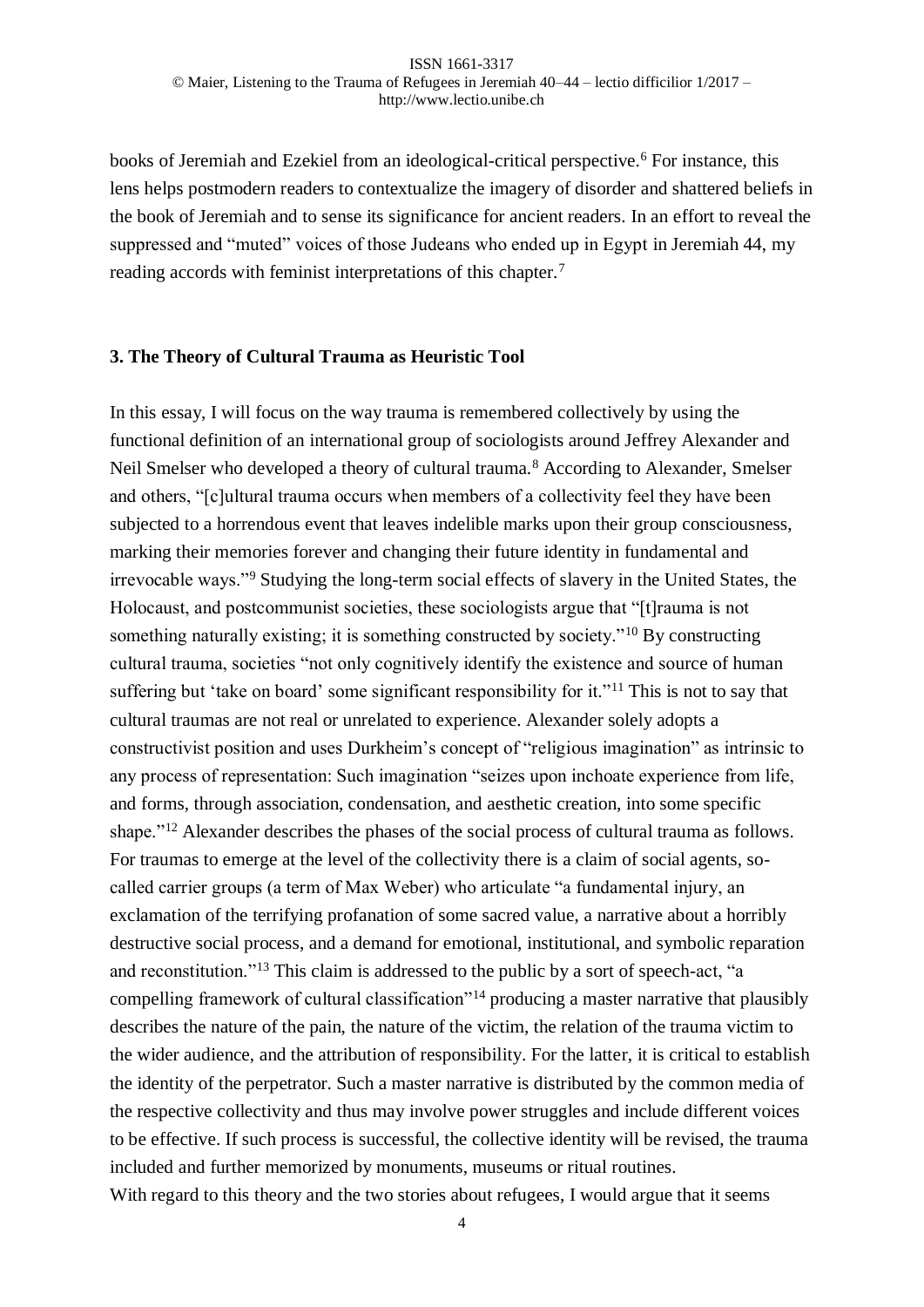obvious that the current war in Syria will eventually lead to a cultural trauma process among Syrians. Yet, it is unclear what effect the refugees in Germany will have on German national identity. In Jeremiah 40–44, however, we find a master narrative about the cultural trauma of Jerusalem's fall and Judah's demise as an independent state, a story that indeed names the pain, the victims, the perpetrators and their respective responsibilities. What interests me, is the different viewpoints presented in this narrative, the struggles over meaning, and the carrier groups who through this story successfully shaped the cultural memory of the post-exilic community.

In the following, I will focus on the characters and reasoning presented in Jeremiah 40–44 in order to search for the underlying ideological claims. In applying the theory of cultural trauma, I will look for clues to analyze the contents and function of Jeremiah's dispute with the refugees in Jeremiah 44.<sup>15</sup>

# **4. The Master Narrative about the Fate of Judean Survivors in Jeremiah 40–43**

In listening to these refugee stories, one encounters a multitude of agents and agendas. At first sight, it is hard to perceive whose interests are being served. Jeremiah 40–43 presupposes that Jeremiah's message of doom against Juda and Jerusalem has become true: Jerusalem and its temple are in ruins; most of the leading officials are deported to Babylon; some military and some people who survived assemble in Mizpah. In this situation, Jeremiah advises them to stay in Judah. As Jeremiah is the acclaimed divine spokesperson, his voice is the most dominant in the whole book, and especially in the dialogue in Jeremiah 44. Yet, the common people just try to cope with loss and hunger. They set out to a land they think is secure and thus are not willing to listen to the prophet.

Against the background of the described situation in Germany and with regard to the mixture of politics, opposing groups, personal strife, fear and hope, I can no longer side with Jeremiah, the true prophet, but I am eager to listen to the refugees, to hear *their* story. It is obvious that Jeremiah 40–44 is not an objective historical account but a narrative with a certain ideology and possibly with different identity claims. In order to reveal these ideologies, I will focus on the characters and their views as presented by the narrator.<sup>16</sup> Not all of those Judeans who fled to Egypt are innocent victims of war. There is Johanan, a former commander of the Judean army, and his men who were fighting against the Babylonians.

Although Johanan warns Gedaliah of Ishmael (40:15) and frees the hostages, he and his men fear Babylonian retaliation after the governor's assassination (41:18) and thus decide to go to Egypt. For this reason, the narrator calls them "the insolent men" (יהאֲנָשִׁים הָזֵּדִים ; 43:2). As a parallel, one may imagine those who first participated in the Syrian war but were fed up or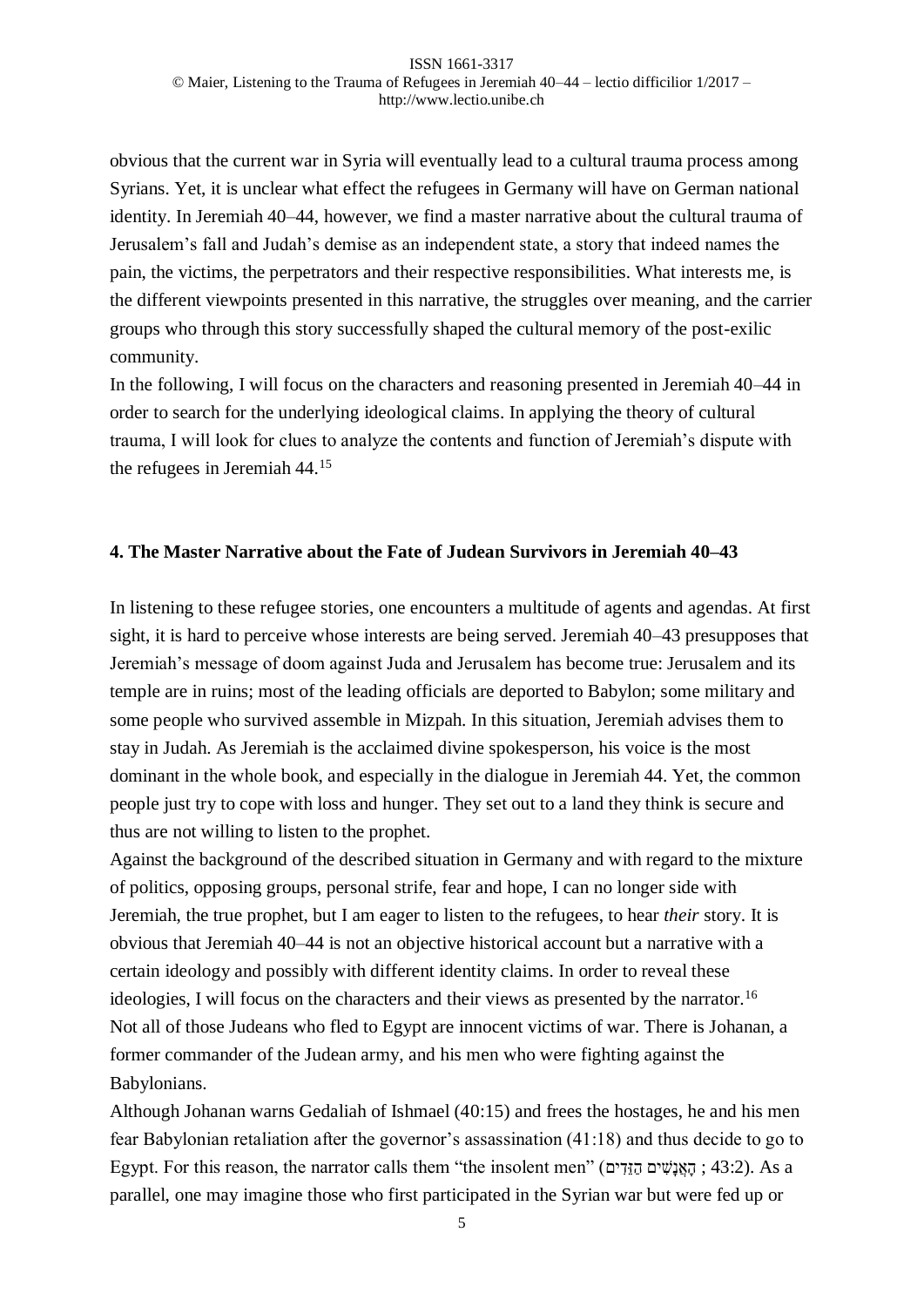hurt and then took refuge in Turkey, Greece or Germany.

The people appear as a plaything of different groups. These survivors of Jerusalem's destruction are described as "men, women, and children – of the poorest in the land – those who had not been exiled to Babylon" (40:7) and as Judeans who were in Moab, Ammon, Edom and other regions and then came back to Mizpah (40:11). They seek protection from Gedaliah, are taken hostage by Ishmael, and freed by Johanan whom they follow.<sup>17</sup> In reading this story, one can imagine all sorts of political and personal struggles in this group. Some of them may side with Gedaliah who has collaborated willingly with the Babylonians, some of them may sympathize with Ishmael who seems to prepare an anti-Babylonian coalition with the Ammonites. The narrator, however, does not tell the people's viewpoint – but only how the other characters view them. Six times they are called "Judah's remnant" (יָשְׁאֲרִית יְהוּדָה); 40:15; 42:15.19; 43:5; 44:12.28) and this title's theological connotation indicates that God has saved them.<sup>18</sup> Because these Judeans follow Johanan to Egypt, Jeremiah indicts them heavily. As the text does neither mention a flight nor any use of force (cf. 41:16–18) the people appear to leave Judah voluntarily. Their motivation is only indicated in words of Jeremiah and God, but reiterated nine times, namely that they wish "to live as strangers" in Egypt (גוּר); 42:15.17.22; 43:2.5; 44:8.12.14.28). This rendering carries a hopeful undertone in that it alludes to the sojourn of Abraham in Egypt (cf. Genesis 12:10). Similarly, the common people of Syria were and still are a plaything of the different antagonists in the war. What should they do? Who would accuse them if they flee to foreign countries in search of food and shelter?

Astonishingly, the prophet Jeremiah is not a leading figure in the first part of the story. After being released by the Babylonian chief of the guards  $(40:1-2)$ , he stays with Gedaliah among the people in Mizpah (40:6). During the events around the murder of Gedaliah he is not mentioned and only afterwards, Johanan and the people ask him for a word of God (42:2). From this moment, Jeremiah warns the people several times to not go to Egypt and he portrays both God and the Babylonian king as benevolent and merciful (42:11–12). While offering a clear alternative – staying in Judah under Babylonian hegemony or willingly seeking rescue from war and hunger in Egypt (42:10.14) – the prophet argues for the first option and announces hunger, sword, and famine upon those who may opt for going to Egypt. One may imagine a person like Jeremiah in the Syrian war, a prophet who argues that God wants people to stay in the country because they will be secure under Assad or any of the militias. Who would believe such a prophet?

The narrator clearly sides with Jeremiah by characterizing Johanan and the Judeans as disobedient towards the divine word (43:4) and as falsely accusing Jeremiah of lying (43:2). It is obvious that from the narrator's point of view, all the people who survived in Judah as victims of war willingly chose the wrong option and thus are responsible for their own demise and for the total depletion of Judah from Judeans in the aftermath of Jerusalem's destruction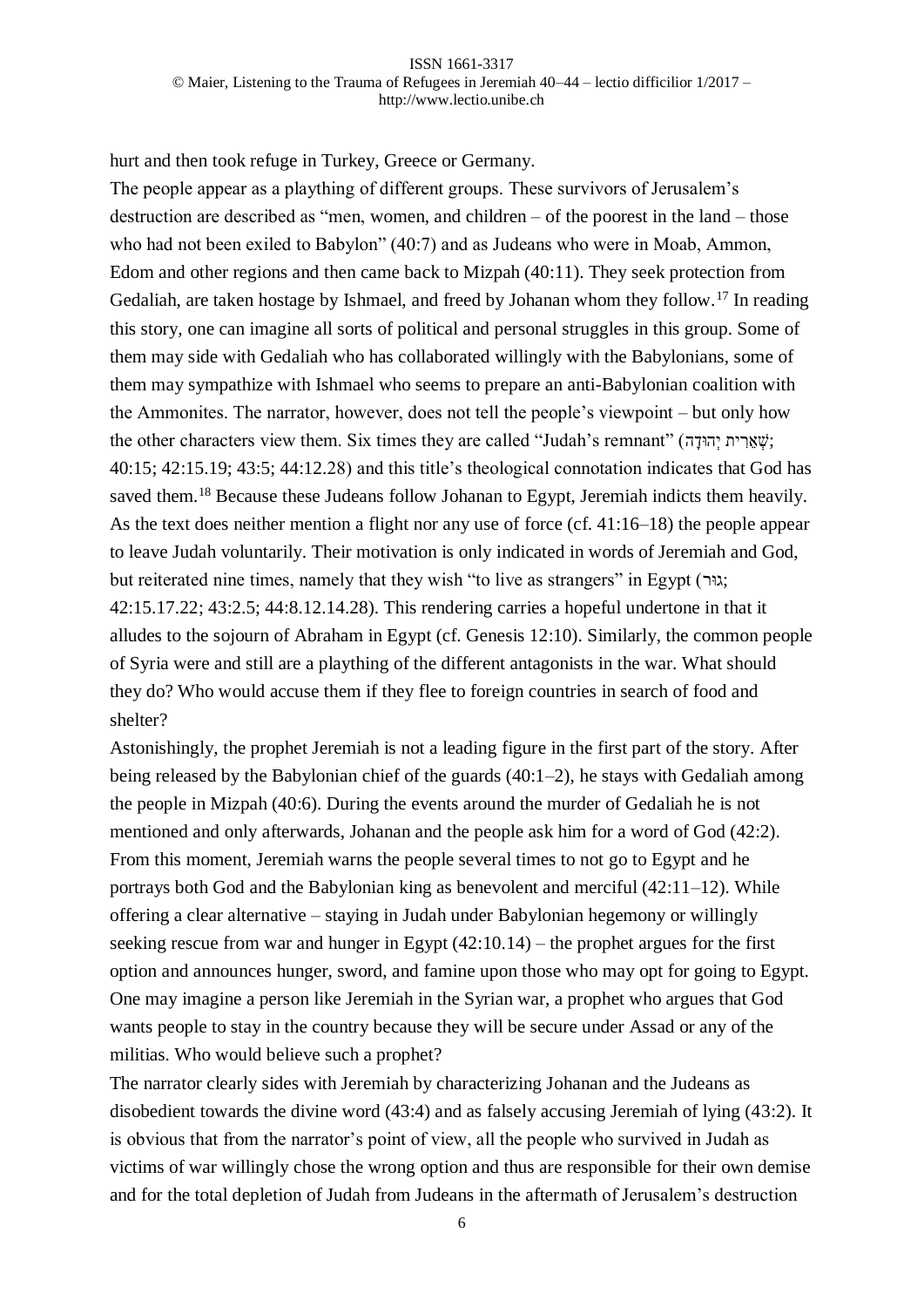(41:16; cf. 2 Kings 25:26). This notion would later amount to the myth of the empty land (cf. 36:29; 2 Chronicles 36:21).<sup>19</sup> Thus, despite my expectation, the story's overall perspective is not to explain the viewpoint of those who fled to Egypt and either oppose or fear Babylonian hegemony, but to favor a collaboration with the Babylonians.<sup>20</sup> This is surely a pro-Golah view of history issued by the elite carrier group who was deported to Babylonia and thought of itself as the true remnant of Judah.<sup>21</sup> Whose story about Syria do we trust? Who can view these events as an objective observer? Each party tells its own story and nobody seems to be only a victim of events.

The narrator's ideology, however, breaks down at one point – when he lists all the groups that came to Egypt with Johanan and his men, and at last mentions Jeremiah and Baruch (43:5–7). Why do Jeremiah and Baruch join the march to Egypt? According to Jeremiah 43:5, Johanan "took" (לקח) the people and the two men to Egypt, which may or may not include force, but no opposition on their part is mentioned.<sup>22</sup> Therefore, the fact cannot be concealed that it is the Judeans in Egypt who have God's prophet in their midst.<sup>23</sup> While Jeremiah and Baruch ended up in Egypt, the carrier group who authored the story in Jeremiah 40–43 lived in Babylonia and tried to write off both the Judeans in Egypt and those who survived in Judah. In Jeremiah 44, the prophet Jeremiah is presented as arguing their case. Against the contemporary stories of the refugees from Syria, it seems clear that the pro-Golah perspective is partial and one-sided at best. Thus, I will now turn to the "muted" voice of the Judeans in Egypt.

### **5. The Dialogue between Jeremiah and Those Who fled to Egypt (Jeremiah 44)**

Jeremiah 44 presents a dialogue between Jeremiah and "all the Judeans living in the land of Egypt, living in Migdol, Tahpanhes, and Noph, and in the land of Pathros" (44:1). Since this setting is highly stylized and the chapter does not develop the plot further, it was most probably added later to the narrative in order to further condemn the Judean diaspora community in Egypt.<sup>24</sup> If one compares the length of speech, Jeremiah comes out on top with 24 verses over against four verses that the people speak. Jeremiah addresses his audience as witnesses to both Jerusalem's fall and Judah's desolate situation and keeps reiterating two reasons for this calamity. First, the people have abandoned their God and venerated other deities (44:3.5.8.21) and second, they did not listen to God and the prophets he sent  $(44:4.23)$ <sup>25</sup> Moreover, the prophet equals the survivors to their disobedient ancestors  $(44:9.21.23)$  und denounces them to be unwilling to repent  $(44:5.10).^{26}$  God's reaction to such behavior will be complete extinction of all those who live in Egypt and being remembered only as a curse and a mockery among all the nations on earth (44:8). While Jeremiah's argumentation follows the stereotypical Deuteronomistic reasoning of other prose speeches in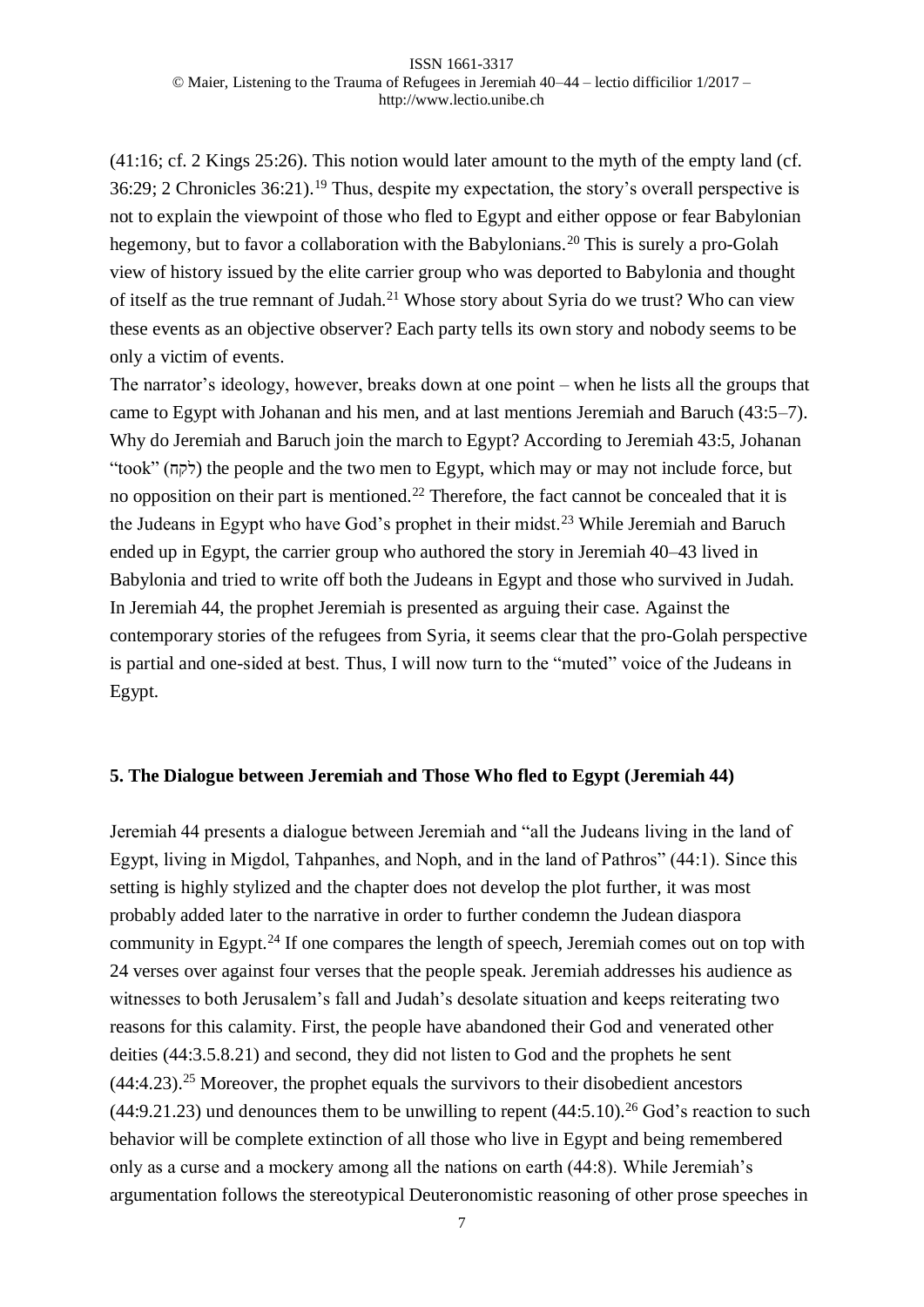the book, it is worthwhile to cite the people's words in 44:16–19, which according to v. 19 offer the perspective of the women especially<sup>27</sup>:

"We will not listen to you in the matter about which you spoke to us in the name of YHWH. On the contrary, we will do everything that we have vowed – to make offerings to the Queen of Heaven and to pour libations to her, as we used to do, we and our fathers, our kings and our officials, in the towns of Judah and the streets of Jerusalem. For then we had plenty to eat, we were well-off, and suffered no misfortune. But ever since we stopped making offerings to the Queen of Heaven and pouring libations to her, we have lacked everything, and we have been consumed by the sword and by famine. And when we make offerings to the Queen of Heaven and pour libations to her, is it without our husbands' approval that we have made cakes in her likeness and poured libations to her? (44:16–19; Tanakh translation of the Jewish Publication Society 1985)

In their speech, the women positively link themselves to the customs of their ancestors and the time before the fall of Jerusalem. They explain their current misfortune with the neglect of a female deity, the veneration of which involved the whole family as stated in Jeremiah 7:18, "The children gather wood, the fathers kindle fire, and the women knead dough, to make cakes for the Queen of Heaven." Thus, they resort to a religious practice that they think is beneficial for their life.

While the veneration of a goddess is clearly attested in pre-exilic Judah by biblical and archaeological sources, there is a rich scholarly discussion about the identification of the Queen of Heaven.<sup>28</sup> Without being able to rehearse the debate I would just like to point out that this citation of the Judean women serves a double function within the plot. On the one hand, the women's words demonstrate that there is major opposition to Jeremiah's viewpoint. On the other hand, the citation verifies Jeremiah's verdict of idolatry and thus strengthens the prophet's position. In sum, the authors of chapter 44, an influential carrier group in exilic times, present a line of argument similar to the pro-Golah perspective in chapter 40–43: Jeremiah portrays the people's suffering as consequence of their own folly, not of Babylonian aggression.<sup>29</sup> He even accuses the survivors of voluntarily cutting off themselves from their Judean homeland  $(44:7).^{30}$ 

Yet, can one assume that none of the refugees in Egypt survived? Historically speaking, Jeremiah's prophecy of sword, famine, and pestilence was falsified. There was a large Judean diaspora in Egypt, among them the military colony of Elephantine and a vivid community in Alexandria. Jeremiah 44 even acknowledges this history by a gloss that mentions fugitives who eventually escape the sword (פְּלֵטִּים, 44:14), by the following statement: "Only the few who survive the sword shall return from the land of Egypt to the land of Judah" (44:28a).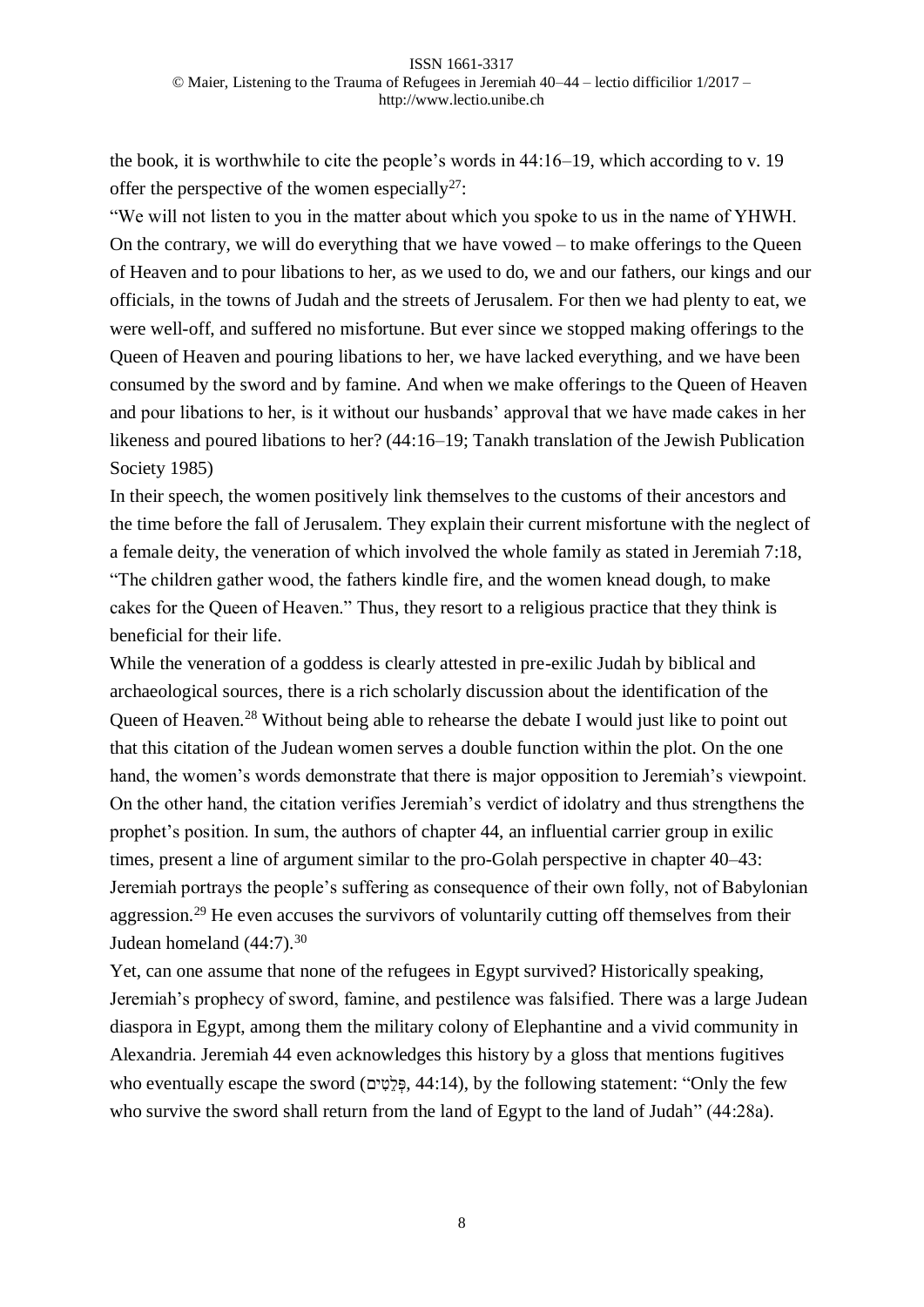# **Conclusion**

l

I would like to summarize in what way the experience with actual refugees and the theory of cultural trauma enlighten my reading of Jeremiah 40–44. Observing the current war in Syria from afar and listening to the stories of some refugees has sharpened my awareness of conflicting claims about political and social disaster in the biblical narrative. Both in the narrative in chapters 40–43, in which Jeremiah plays a minor role, and in the prophet's speech in Jeremiah 44, I have detected a pro-Golah perspective that favors the exiled Judeans living in Babylonia over against those who fled to Egypt. Using the theory of cultural trauma as a heuristic tool, one may read Jeremiah 40–44 as a master narrative that shapes the collective identity of post-exilic Judeans. Certainly, Jerusalem's destruction by the Babylonians was remembered as a traumatic event in Israelite history and the book of Jeremiah witnesses to this cultural trauma. Within the book, however, at least two different representations of the trauma are offered. The leading idea that God punished Jerusalem because of the continuing idolatry of all Judeans aims at reversing the roles of perpetrator and victims by self-blaming the audience. This concept holds all Judeans responsible for Jerusalem's fall. There is, however, a sub-theme, namely to blame the non-elite Judeans who survived in Judah and were not exiled to Babylonia for the ultimate depletion of Judah. Jeremiah accuses the refugees to Egypt as disobedient to God's word and cites their view as an example of idolatry. Therefore, their voice is muted, their viewpoint dismissed, and the true remnant of Israel located in Babylonia. While this effort to write off part of the exilic Judean community from history did succeed ideologically, not historically, one can detect the power of the Babylonian carrier group in reclaiming Jeremiah's message of new hope and restoration only for itself and despite the fact that Jeremiah was among those who settled in Egypt. As a result, the book of Jeremiah became a monument of cultural memory confirming the notion that cultural traumas are socially produced, upheld, and memorized – and eventually ideologically misused.

Paper presented at the SBL Annual Meeting in San Antonio, Texas, November 20, 2016, in the consultation "Biblical Literature and the Hermeneutics of Trauma".

<sup>1</sup> DIE ZEIT, no. 35, August 18, 2016, front page: "Die Nacht, in der Deutschland die Kontrolle verlor."

<sup>&</sup>lt;sup>2</sup> Their protocol of events was published in DIE ZEIT, no. 35, August 18, 2016, 2–4, 6–7, and 9.

<sup>3</sup> DIE ZEIT no. 35, August 18, 2016, 3. The statement was issued August 25, 2015 after somebody had leaked an internal memo of the agency.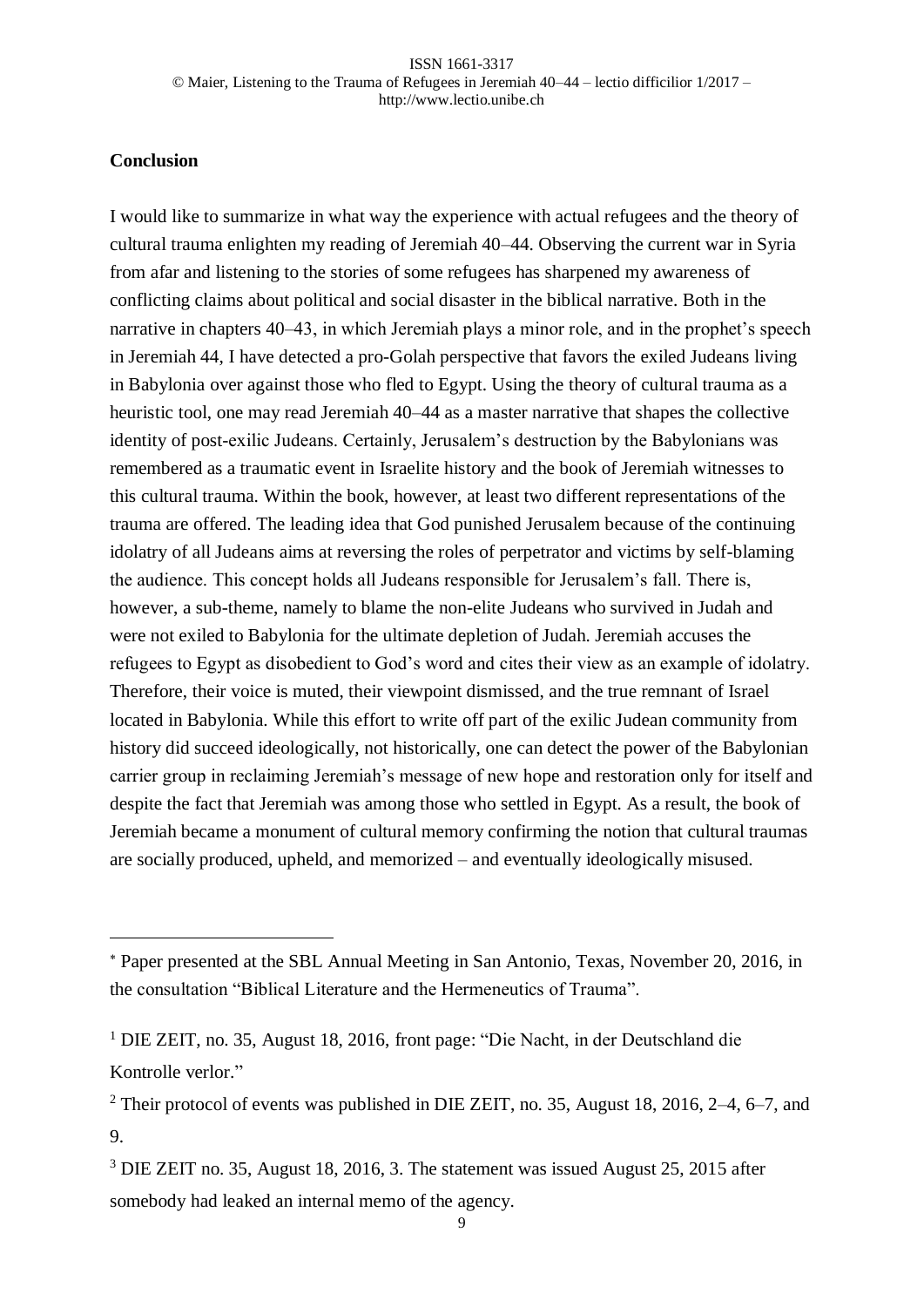4 Josef Joffe, DIE ZEIT's current editor, explicitly alluded to the Exodus narrative: "Tausende von Flüchtlingen, die in Budapest gefangen waren und dann wie die Kinder Israels selber loszogen; ihr Schilfmeer war die österreichische Grenze." DIE ZEIT no. 35, August 18, 2016, 12.

<sup>5</sup> As an introduction see Elizabeth Boase and Christopher Frechette, (eds.), *Bible Through the Lens of Trauma* (Semeia Studies 86; Atlanta: Society of Biblical Literature Press, 2016); Eve-Marie Becker, Jan Dochhorn, and Else K. Holt, (eds.), *Trauma and Traumatization in Individual and Collective Dimensions: Insights from Biblical Studies and Beyond* (Studia Aarhusiana Neotestamentica 2; Göttingen: Vandenhoeck & Ruprecht, 2014). See especially the essay of Kathleen M. O'Connor, "How Trauma Studies Can Contribute to Old Testament Studies," in the latter volume, pp. 210–222.

<sup>6</sup> See, e.g., Kathleen M. O'Connor, *Jeremiah: Pain and Promise* (Minneapolis: Fortress, 2012); Ruth Poser, *Das Ezechielbuch als Traumaliteratur* (Supplements to Vetus Testamentum 154; Leiden et al.: Brill, 2012).

<sup>7</sup> For the concept of "muted" voices see Athalya Brenner and Fokkelien van Dijk-Hemmes, *On Gendering Texts: Female and Male Voices in the Hebrew Bible* (Biblical Interpretation Series 1; Leiden et al.: Brill, 1993), 25–29. For a feminist interpretation of Jeremiah 44 see, e.g., Renate Jost, *Frauen, Männer und die Himmelskönigin: Exegetische Studien* (Gütersloh: Gütersloher Verlagshaus, 1995); Kelly A. Whitcomb, "The Queen of Heaven or YHWH of Hosts: Does the God of Israel Protest (In)sufficiently in Jeremiah 44?," *Conversations with the Biblical World* 33 (2013): 82–97.

<sup>8</sup> Cf. Jeffrey C. Alexander, Ron Eyerman, Bernhard Giesen, Neil J. Smelser, and Piotr Sztompka, *Cultural Trauma and Collective Identity* (Berkeley: University of California Press, 2004). This book is the product of a yearlong dialogue among sociologists working at the Center for Advanced Studies in the Behavioral Sciences about collective traumas. Developed discursively and based on empirical studies, this theory formulates prerequisites, aspects, and effects of a "trauma process" that offers a matrix for different traumas of collectives.

<sup>9</sup> Alexander et al., *Cultural Trauma*, 1.

l

<sup>10</sup> Alexander et al., *Cultural Trauma*, 2.

<sup>11</sup> Alexander et al., *Cultural Trauma*, 1.

<sup>12</sup> Alexander et al., *Cultural Trauma*, 9.

<sup>13</sup> Alexander et al., *Cultural Trauma*, 11.

<sup>14</sup> Alexander et al., *Cultural Trauma*, 12.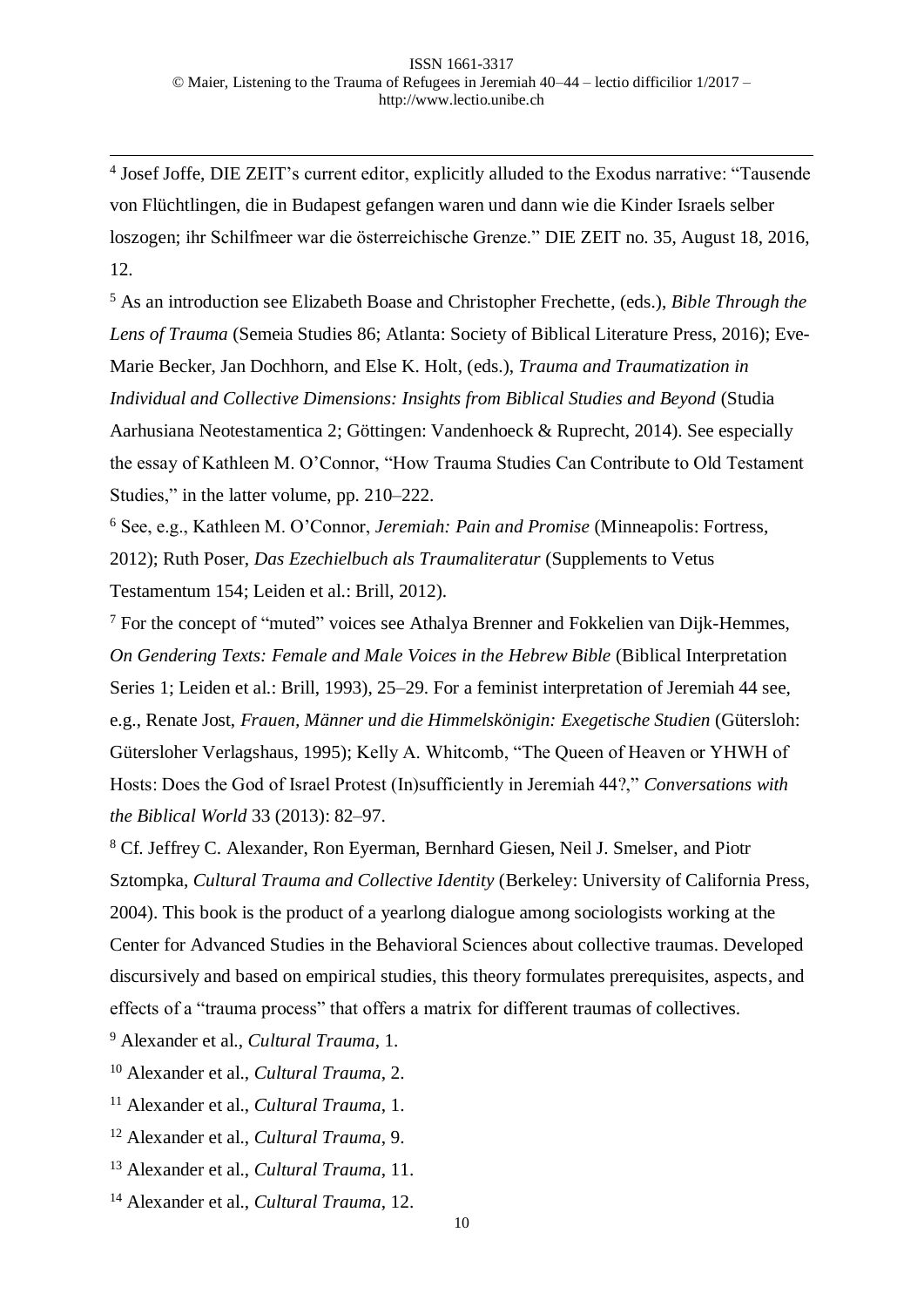l <sup>15</sup> For a similar attempt to interpret Jeremiah and Lamentations as representations of cultural trauma see Else K. Holt, "Daughter Zion: Trauma, Cultural Memory and Gender in OT Poetics," in *Trauma and Traumatization in Individual and Collective Dimensions* (see n. 6), 162–176. Holt focuses on the voice of the female figure in Jeremiah 2 and Lamentations 1–2, 4 and links it to YHWH's lament in Jeremiah 8–9.

<sup>16</sup> The observations presented here are indebted to two studies: Keith Bodner, *After the Invasion: A Reading of Jeremiah 40–44* (Oxford: Oxford University Press, 2015) and Hermann-Josef Stipp, *Jeremia im Parteienstreit: Studien zur Textentwicklung von Jer 26, 36– 43 und 45 als Beitrag zur Geschichte Jeremias, seines Buches und judäischer Parteien im 6. Jahrhundert* (Bonner Biblische Beiträge 82; Frankfurt am Main: Hain, 1992). While Bodner presents a close reading of the final text, Stipp studies the differences between the Masoretic Text and the Greek version and develops a source and redaction-critical thesis.

<sup>17</sup> The Masoretic Text has a plus in Jeremiah 41:13 "they were glad."

<sup>18</sup> The Hebrew term *י*שארית "remnant" refers to the theological concept of divine rescue; cf. Jutta Hausmann, *Israels Rest: Studien zum Selbstverständnis der nachexilischen Gemeinde* (Beiträge zur Wissenschaft des Alten und Neuen Testaments 124; Stuttgart: Kohlhammer, 1987), 106–114 and 214.

<sup>19</sup> See Robert P. Carroll, "The Myth of the Empty Land," *Semeia* 59 (1992): 79–93.

<sup>20</sup> As argued in detail by Stipp, *Parteienstrei*t (see n. 16), 270–271; similarly, Bodner, *After the Invasion* (see n. 16), 150.

<sup>21</sup> The pro-Golah perspective in the book of Jeremiah has been intensively studied, see, e.g., Karl-Friedrich Pohlmann, *Studien zum Jeremiabuch: Ein Beitrag zur Frage nach der Entstehung des Jeremiabuches* (Forschungen zur Religion und Literatur des Alten und Neuen Testaments 118; Göttingen: Vandenhoek & Ruprecht, 1978); Carolyn J. Sharp, *Prophecy and Ideology in Jeremiah: Struggles for Authority in the Deutero-Jeremianic Prose* (Old Testament Studies; London/New York: T&T Clark, 2003).

<sup>22</sup> Stipp, *Parteienstreit* (see n. 16), 257, detects no use of force. In contrast, many commentators assume Jeremiah's and Baruch's compulsory abduction to Egypt; cf., e.g., Norbert Lohfink, "Die Gattung der 'Historischen Kurzgeschichte' in den letzten Jahren von Juda und im Babylonischen Exil," *Zeitschrift für die alttestamentliche Wissenschaft* 90 (1978): 319–343; 335; Siegfried Herrmann, *Jeremia* (Biblischer Kommentar Altes Testament 12, Lfg. 1; Neukirchen-Vluyn: Neukirchener, 1990), 25; Georg Fischer, *Jeremia 26–52* (Herders Theologischer Kommentar zum Alten Testament; Freiburg: Herder, 2005), 420–421.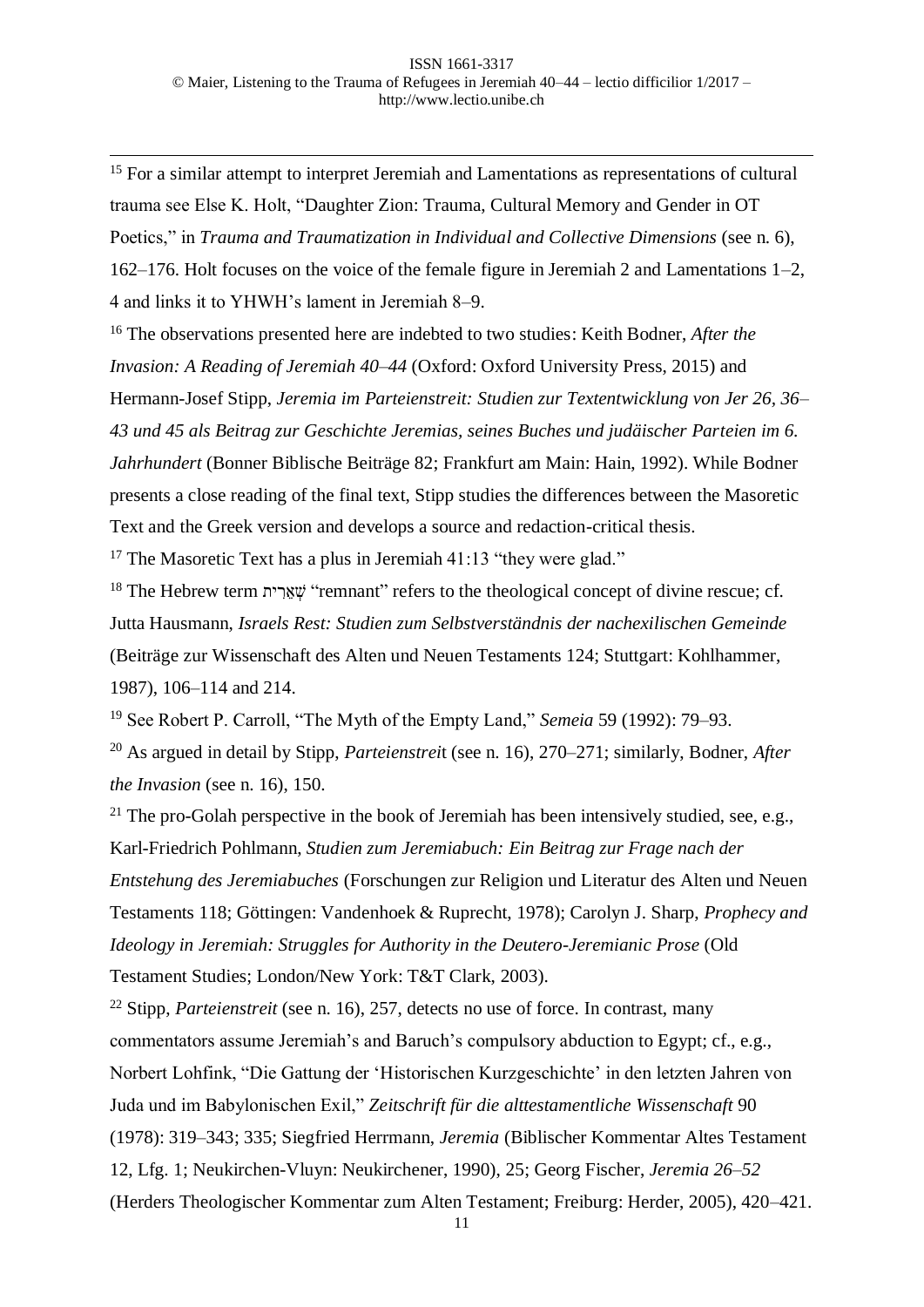Robert P. Carroll, *Jeremiah, Volume II* (Sheffield: Sheffield Phoenix Press, 2006), 723, stresses the ideological claim of this verse and calls the prophet "a pathetic victim of other people's fears and plans" (724).

<sup>23</sup> For the significance of this note see Lohfink, "Die Gattung der 'Historischen Kurzgeschichte'," 334.

<sup>24</sup> So with Stipp, *Parteienstreit* (see n. 16), 202–204; Bodner, *After the Invasion* (see n. 16), 128–135, stresses its rhetoric as an interpretation of the narrated events.

 $25$  The sermon's prose style and the stereotypical accusation represent features of the exilic layer of the book, which has often been named "Deuteronomistic"; cf. Winfried Thiel, *Die deuteronomistische Redaktion von Jeremia 26–45* (Wissenschaftliche Monographien zum Alten und Neuen Testament 52; Neukirchen-Vluyn: Neukirchener, 1981), 69–81.

<sup>26</sup> Bodner, *After the Invasion* (see n. 16), 133, detects here an ironic trait: "…the remnant's mindset and conduct in Egypt have now denied themselves any remnant. This group was given the gift of a second chance after the invasion, but have forfeited their opportunity by leaving Judah and offering the same aberrant sacrifices in Egypt as they did at home."

<sup>27</sup> So also Bodner, *After the Invasion*, 139. The New Revised Standard Version even adds in

v. 19 that the women are speaking the following words.

l

<sup>28</sup> See the summary in Christl M. Maier, "Himmelskönigin (Dez. 2010)," in *Wissenschaftliches Bibellexikon im Internet*,

cf. <http://www.bibelwissenschaft.de/stichwort/21218/> [October 25, 2016].

<sup>29</sup> With Bodner, *After the Invasion* (see n. 16), 133.

<sup>30</sup> As another sign to verify his message of doom, Jeremiah announces that Pharao Hophra will be given into the hands of his enemies and thus end up like the Judean king Zedekiah (Jeremiah 44:30). Many commentators interpret this verse as a prophecy *ex eventu*, i.e., after the fact, because in 570 BCE, according to several independent sources, this Egyptian ruler was overthrown by Amasis, his former general. Cf. Alexander Schütze, "Apries, Wahibre (engl.) (April 2010)," in *Wissenschaftliches Bibellexikon im Internet*,

cf. <http://www.bibelwissenschaft.de/de/stichwort/13565/> [October 25, 2016].